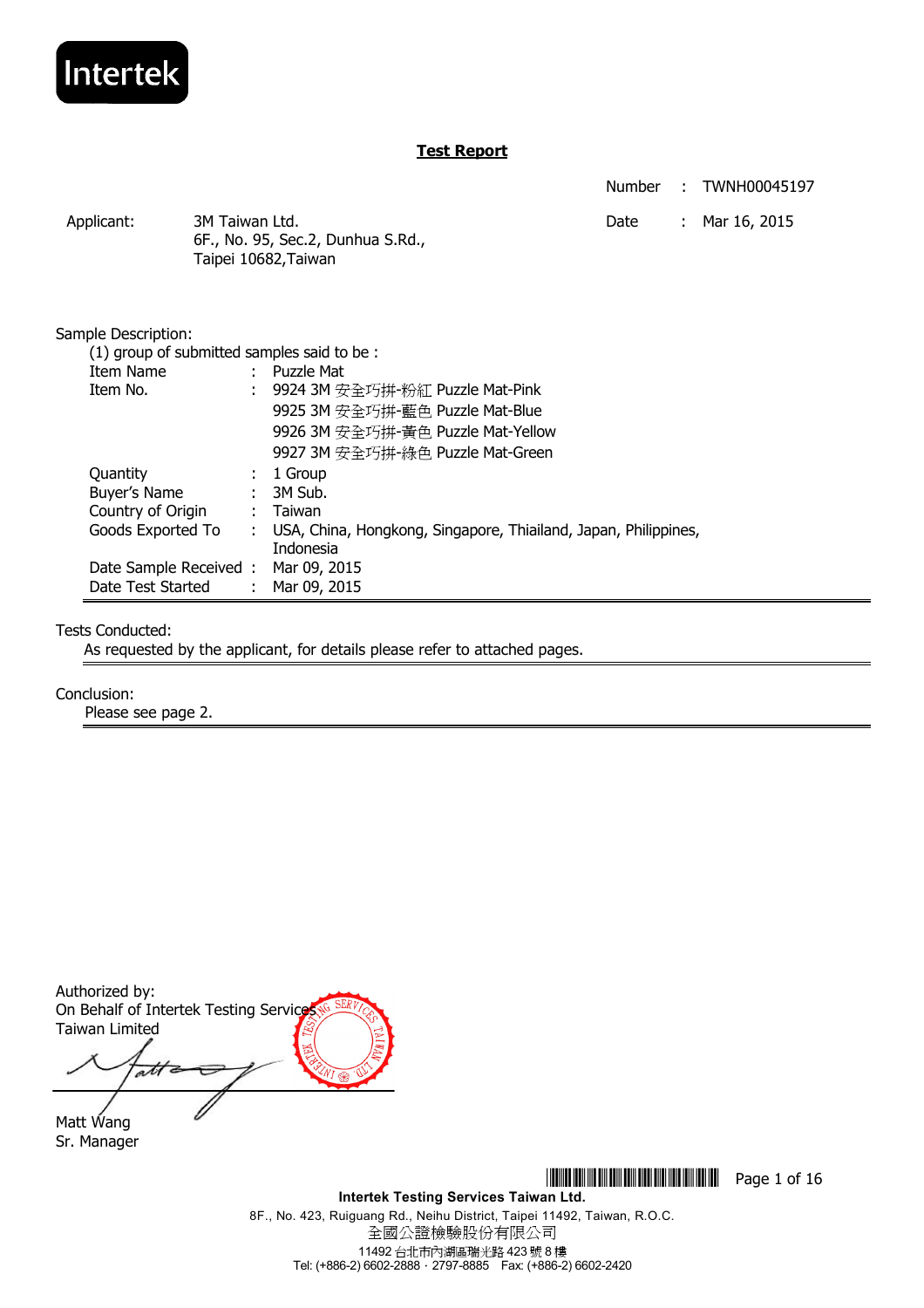

Number : TWNH00045197

| Conclusion:                                      |                                                                                                                                                                                                                                                                           |                |
|--------------------------------------------------|---------------------------------------------------------------------------------------------------------------------------------------------------------------------------------------------------------------------------------------------------------------------------|----------------|
| <b>Tested Sample</b><br><b>Submitted Samples</b> | Standard<br>Mechanical and Physical Properties<br>- As per European standard on safety of toys<br>EN71 part 1: 2014                                                                                                                                                       | Result<br>Pass |
|                                                  | Flammability test<br>- As per European standard on safety of toys<br>EN 71 part 2: 2011+ A1: 2014                                                                                                                                                                         | Pass           |
| Tested Components of<br><b>Submitted Samples</b> | 19 Toxic Element Migration Test<br>- As Per European standard on safety of toys EN 71 Part 3: 2013                                                                                                                                                                        | Pass           |
|                                                  | Total Cadmium (Cd) Content<br>- As Per Annex XVII Item 23 Of The REACH Regulation (EC)<br>No. 1907/2006 (Formerly Known As Directive 91/338/EEC)                                                                                                                          | Pass           |
|                                                  | Phthalates In Toys And Childcare Articles<br>- As Per Applicant's Request With Reference To Annex<br>XVII Items 51 & 52 Of The REACH Regulation (EC)<br>No. 1907/2006 (Formerly Known As Directive<br>2005/84/EC) For Phthalate Content In Toys And<br>Children Articles. | Pass           |
|                                                  | Organotin Content<br>- As Per Annex XVII Item 20 of the REACH Regulation (EC)<br>No. 1907/2006                                                                                                                                                                            | Pass           |
|                                                  | Polycyclic Aromatic Hydrocarbons (PAHs) Contnet<br>- As per ZEK 01.4-08                                                                                                                                                                                                   | Pass           |
|                                                  | Polycyclic Aromatic Hydrocarbon (PAHs) Content<br>- As per annex XVII item 50 of the REACH regulation<br>(EC)No.1907/2006                                                                                                                                                 | Pass           |
|                                                  | Formamide Content<br>- As Per Foam Toy Requirements Published In France's Official<br>Journal Of The French Republic (OJFR) On Aug 01, 2012                                                                                                                               | Pass           |

Authorized by: On Behalf of Intertek Testing Service Taiwan Limited att ⇆

Matt Wang Sr. Manager

> **Intertek Testing Services Taiwan Ltd.**  8F., No. 423, Ruiguang Rd., Neihu District, Taipei 11492, Taiwan, R.O.C. 全國公證檢驗股份有限公司 11492 台北市內湖區瑞光路 423 號 8 樓 Tel: (+886-2) 6602-2888.2797-8885 Fax: (+886-2) 6602-2420

**THE THEFT THE TERM IN THE TERM IN THE TERM** Page 2 of 16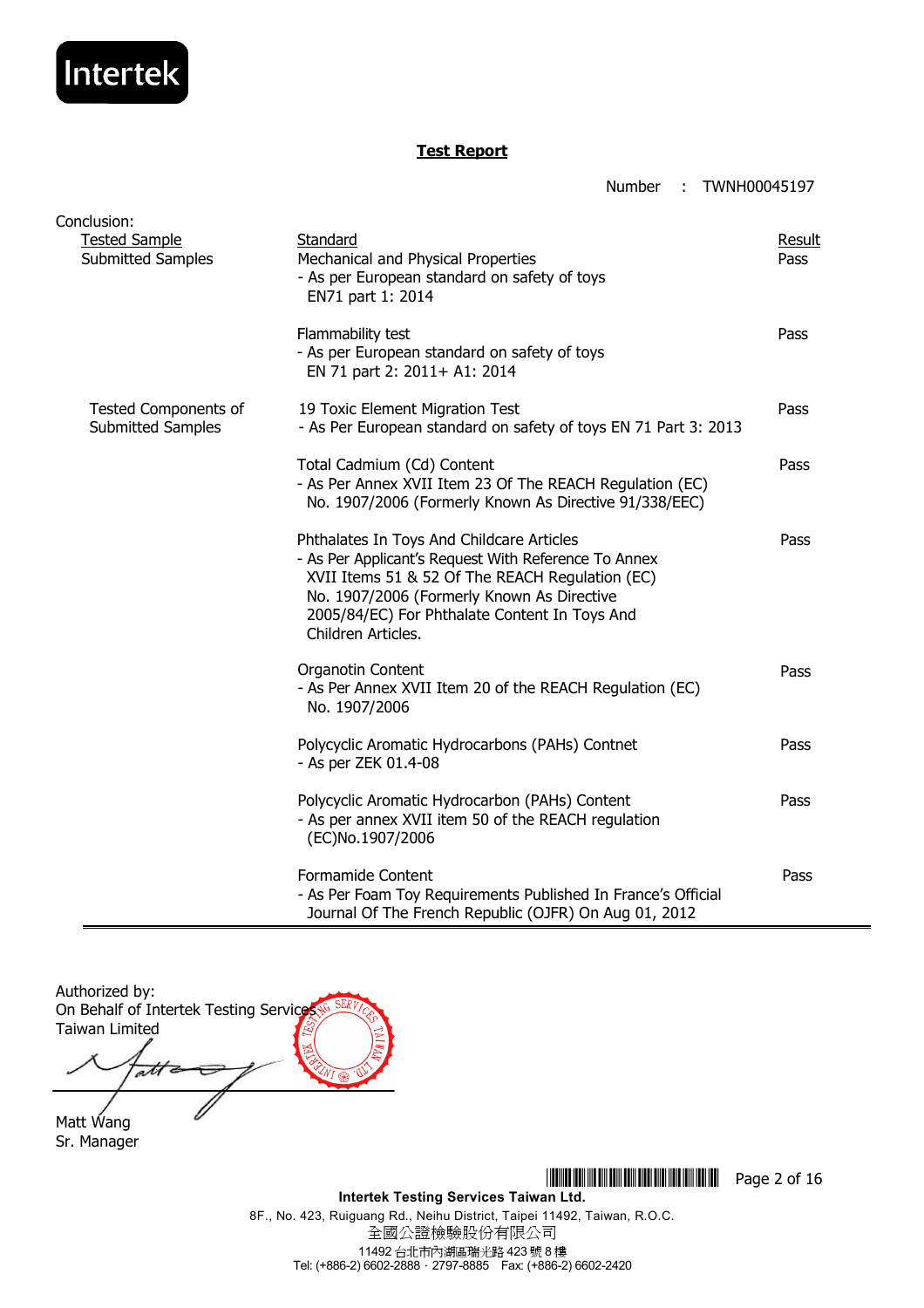

Number : TWNH00045197

- Note : The attention of the applicant is drawn to the need for the item to be labeled as below
	- Toys made available on the market shall bear the CE marking. The CE marking shall be subject to the general principles set out in Article 30 of Regulation (EC) No 765/2008. The CE marking shall be affixed visibly, legibly and indelibly to the toy, to an affixed label or to the packaging. In the case of small toys and toys consisting of small parts, the CE marking may alternatively be affixed to a label or an accompanying leaflet. Where, in the case of toys sold in counter displays, that is not technically possible, and on condition that the counter display was originally used as packaging for the toy, the CE marking may be affixed to the counter display. Where the CE marking is not visible from outside the packaging, if any, it shall as a minimum be affixed to the packaging. Where specific legislation does not impose specific dimensions, the CE marking shall be at least 5 mm high.
	- The manufacturer's name, registered trade name or registered trade mark and the address at which the manufacturer can be contacted shall be indicated on the toy or, where that is not possible, on its packaging or in a document accompanying the toy. This requirement applies also to the name and address etc. of any importer.
	- Manufacturers shall ensure that their toys bear a type, batch, serial or model number or other element allowing their identification, or where the size or nature of the toy does not allow it, that the required information is provided on the packaging or in a document accompanying the toy.
	- Manufacturers and importers shall ensure that the toy is accompanied by instructions and safety information in a language or languages easily understood by consumers, as determined by the Member State concerned.
	- A Member State may, within its territory, stipulate that warnings and safety instructions shall be written in a language or languages easily understood by consumers, as determined by that Member State.

If this information is not fixed to the toy itself, it should be accompanied by a notice in advising the purchaser to retain it.

Authorized by: On Behalf of Intertek Testing Service Taiwan Limited

Matt Wang Sr. Manager

> **Intertek Testing Services Taiwan Ltd.**  8F., No. 423, Ruiguang Rd., Neihu District, Taipei 11492, Taiwan, R.O.C. 全國公證檢驗股份有限公司 11492 台北市內湖區瑞光路 423 號 8 樓 Tel: (+886-2) 6602-2888.2797-8885 Fax: (+886-2) 6602-2420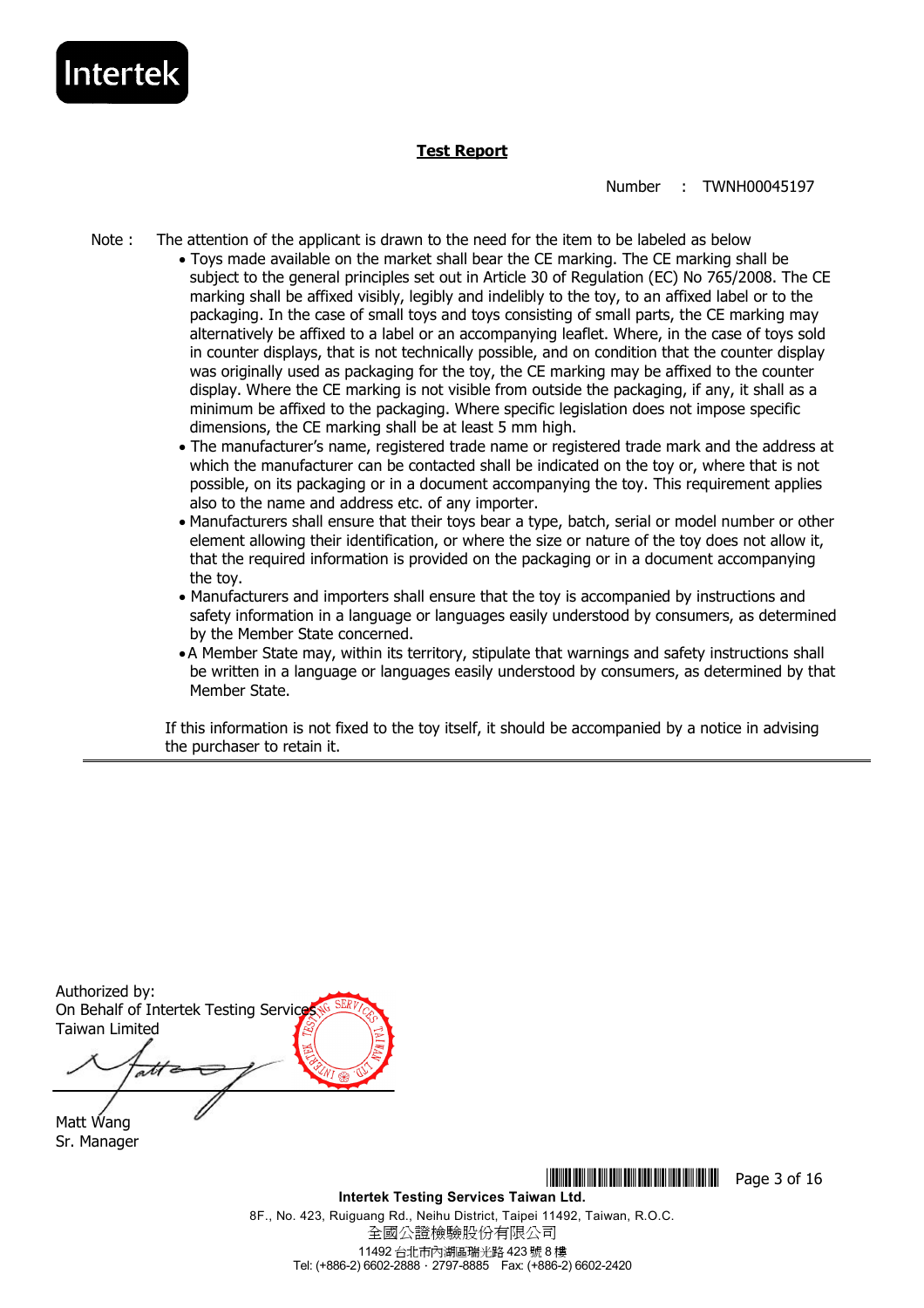

Number : TWNH00045197

Test Conducted

#### **1. Mechanical and Physical Properties**

 As per European standard on safety of toys EN71 part 1: 2014 Appropriate age group for testing#1: For ages over 4 months.

| Clause | Testing item                                | Assessment   |
|--------|---------------------------------------------|--------------|
| 4*     | General requirements                        | P            |
| $5*$   | Toys intended for children under 36 months  | P            |
| 6      | Packaging                                   | P            |
| $7*$   | Warnings, markings and instructions for use | P (see note) |

- Remarks:  $P = Pass$ ; NA = Not applicable
	- $#1 =$ The applicant has certified that proper age grading, label and marking will put on the final product, and the age grading, label and marking certified meet the requirement of this standard. It is applicant's responsibility to make sure the final product with the age grading, label and marking as certified.
	- $* = \overline{1}$  The following subclauses of the standard are found applicable:
- 1) 4.1 Material cleanliness
- 2) 4.7 Edges
- 3) 4.8 Points and metallic, wires
- 4) 5.1 General requirements
- 5) 5.8 Shape and size of certain toys
- 6) 7.1 General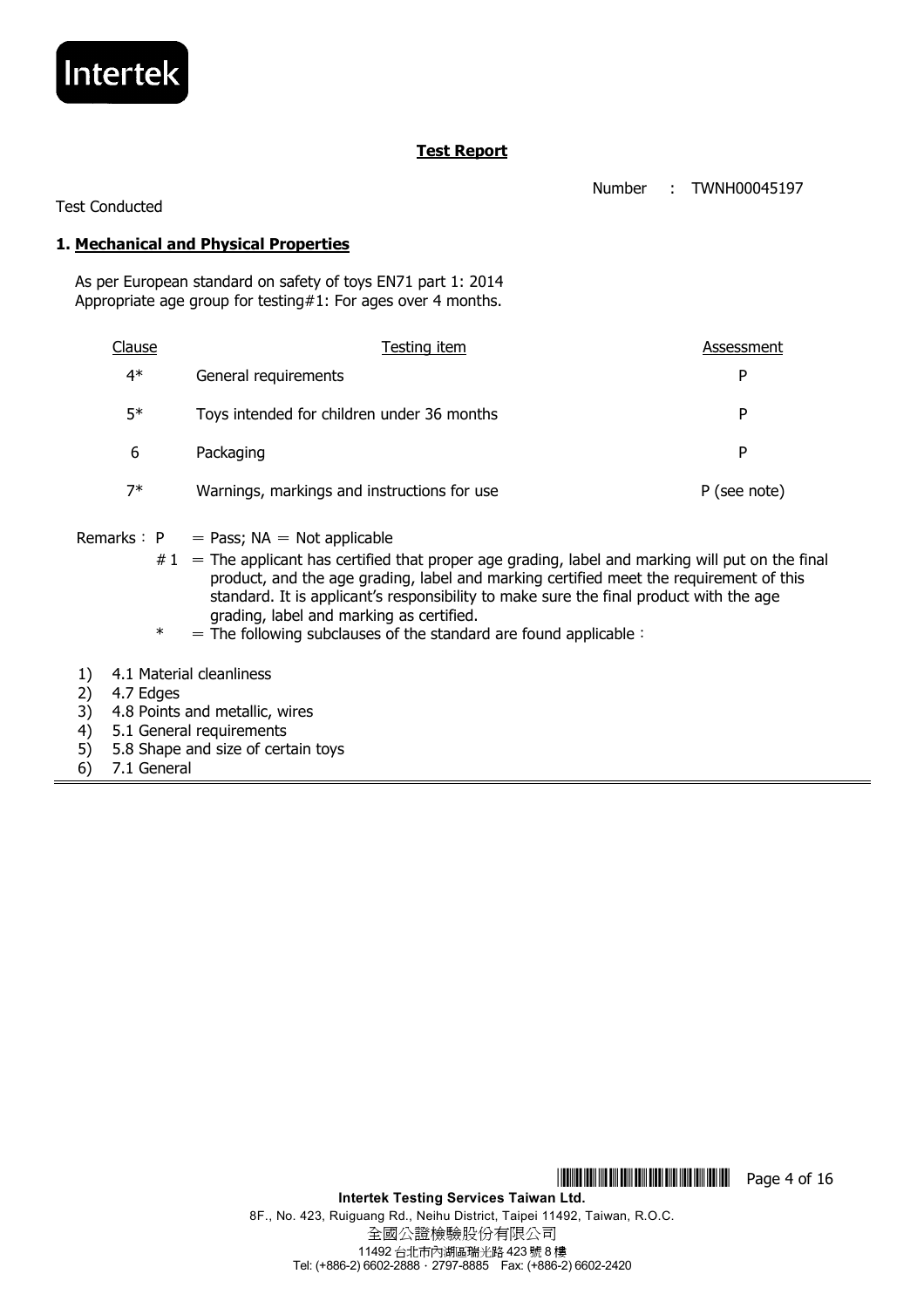

Number : TWNH00045197

#### Test Conducted

## **2. Flammability Test**

As per European standard on safety of toys EN 71 part 2 : 2011 + A1: 2014.

| Clause<br>4.1 | Testing item<br>General                                                     | Assessment |
|---------------|-----------------------------------------------------------------------------|------------|
|               | $-$ Cellulose nitrate                                                       | P          |
|               | $-$ Pile surface                                                            | <b>NA</b>  |
|               | $-$ Flammable gas and liquid                                                | <b>NA</b>  |
| 4.2           | Toys to be worn on the head $(5.2/5.3/5.4)$                                 | <b>NA</b>  |
| 4.3           | Toy disguise costumes and toys intended to be worn by a child in play (5.4) | <b>NA</b>  |
| 4.4           | Toys intended to be entered by a child (5.4)                                | <b>NA</b>  |
| 4.5           | Soft-filled toys(5.5)                                                       | <b>NA</b>  |
| Remarks:      | $P =$<br>Pass<br>$NA =$<br>Not applicable                                   |            |

\*TMJ0045197\* Page 5 of 16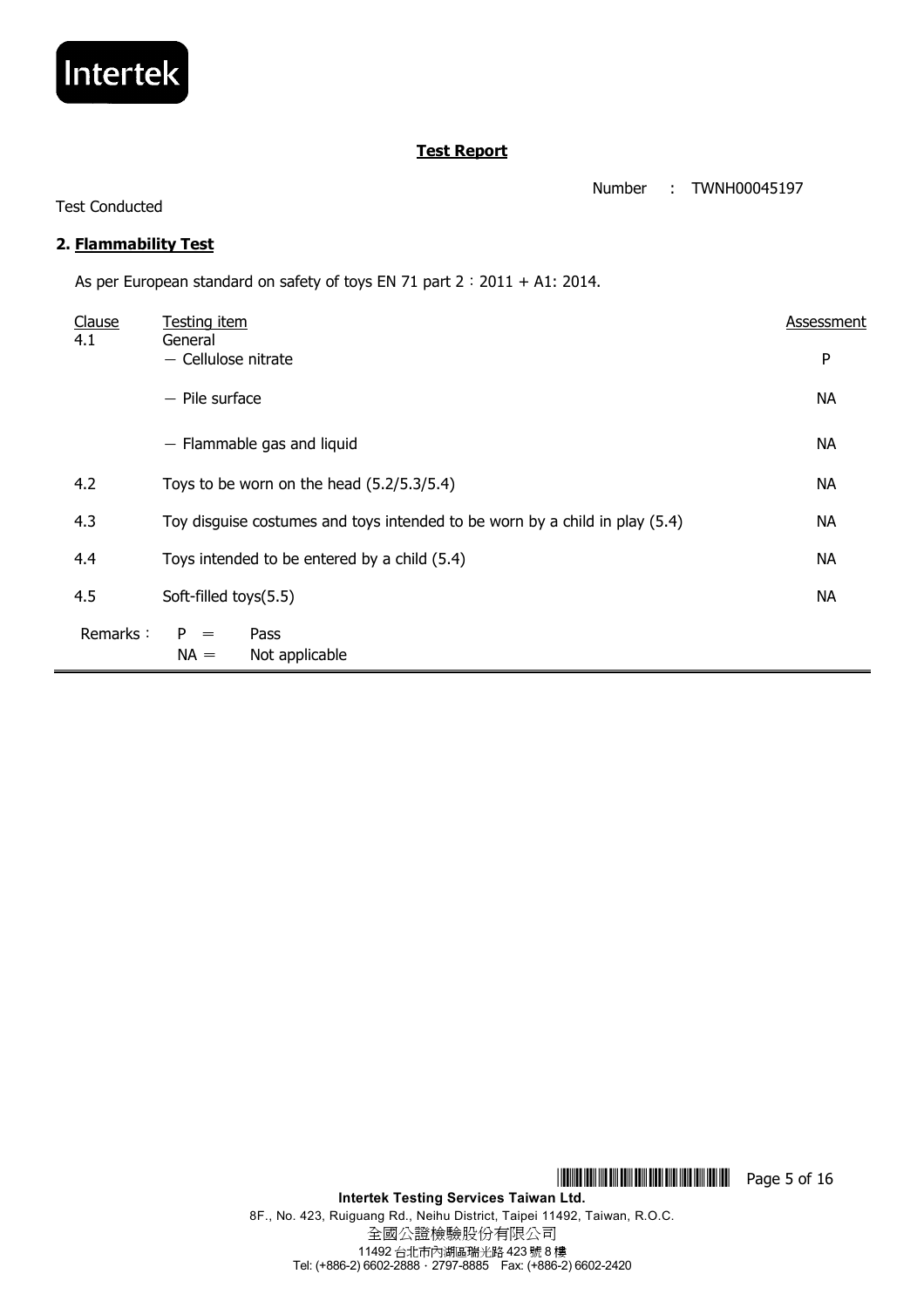

Number : TWNH00045197

Test Conducted

## **3. 19 Toxic Element Migration Test**

(A) Test Result

As per EN71-3:2013 and followed by Inductively Coupled Plasma-Optical Emission Spectrometer (ICP-OES) and Inductively Coupled Plasma Mass Spectrometer (ICP-MS).

Category (III): Scraped-off toy material

| <b>Element</b>                   |           | Result (mg/kg) | <u>DL (mg/kg)</u> | <b>Limit</b> |     |         |
|----------------------------------|-----------|----------------|-------------------|--------------|-----|---------|
|                                  | (1)       | (2)            | <u>(3)</u>        | (4)          |     | (mg/kg) |
| Aluminium (AI)                   | <b>ND</b> | <b>ND</b>      | <b>ND</b>         | <b>ND</b>    | 300 | 70000   |
| Antimony (Sb)                    | ND        | <b>ND</b>      | ND                | ND           | 10  | 560     |
| Arsenic (As)                     | ND        | ND             | ND                | ND           | 10  | 47      |
| Barium (Ba)                      | <b>ND</b> | <b>ND</b>      | <b>ND</b>         | <b>ND</b>    | 10  | 18750   |
| Boron (B)                        | <b>ND</b> | <b>ND</b>      | <b>ND</b>         | <b>ND</b>    | 50  | 15000   |
| Cadmium (Cd)                     | <b>ND</b> | ND             | <b>ND</b>         | <b>ND</b>    | 5.0 | 17      |
| $++$<br>Chromium (III) (Cr III)  | <b>ND</b> | <b>ND</b>      | <b>ND</b>         | <b>ND</b>    | 10  | 460     |
| $^{++}$<br>Chromium (VI) (Cr VI) | <b>ND</b> | <b>ND</b>      | <b>ND</b>         | <b>ND</b>    | 0.1 | 0.2     |
| Cobalt (Co)                      | <b>ND</b> | <b>ND</b>      | <b>ND</b>         | <b>ND</b>    | 10  | 130     |
| Copper (Cu)                      | <b>ND</b> | <b>ND</b>      | <b>ND</b>         | ND           | 10  | 7700    |
| Lead (Pb)                        | ND.       | ND             | ND                | ND           | 10  | 160     |
| Manganese (Mn)                   | <b>ND</b> | <b>ND</b>      | <b>ND</b>         | <b>ND</b>    | 10  | 15000   |
| Mercury (Hg)                     | <b>ND</b> | <b>ND</b>      | <b>ND</b>         | <b>ND</b>    | 10  | 94      |
| Nickel (Ni)                      | <b>ND</b> | <b>ND</b>      | <b>ND</b>         | <b>ND</b>    | 10  | 930     |
| Selenium (Se)                    | <b>ND</b> | <b>ND</b>      | <b>ND</b>         | <b>ND</b>    | 10  | 460     |
| Strontium (Sr)                   | <b>ND</b> | <b>ND</b>      | <b>ND</b>         | <b>ND</b>    | 100 | 56000   |
| Tin (Sn)                         | ND        | ND             | ND                | ND           | 10  | 180000  |
| Organic tin <sup>++</sup>        | <b>ND</b> | <b>ND</b>      | ND                | ND           | 3.0 | 12      |
| Zinc (Zn)                        | <b>ND</b> | ND             | <b>ND</b>         | <b>ND</b>    | 100 | 46000   |

Remarks: - As per General Court of the European Union Judgment in Case T-198/12 dated 14 May 2014, the General Court confirmed that Germany could maintain its limit value for Lead(Pb)(90mg/kg) in toys but not for Antimony (Sb), Arsenic (As), Mercury (Hg) and Barium (Ba).

- Organic tin test result was expressed as tributyl tin.

<sup>++</sup> = Unless the test results were marked with "@" or "Δ", Chromium (III) & Chromium (VI) and Organic tin contents were not directly determined and were derived from migration results of total chromium and tin respectively.

- mg/kg = milligram per kilogram
- $ND = Not detected$
- $DI =$  Detection limit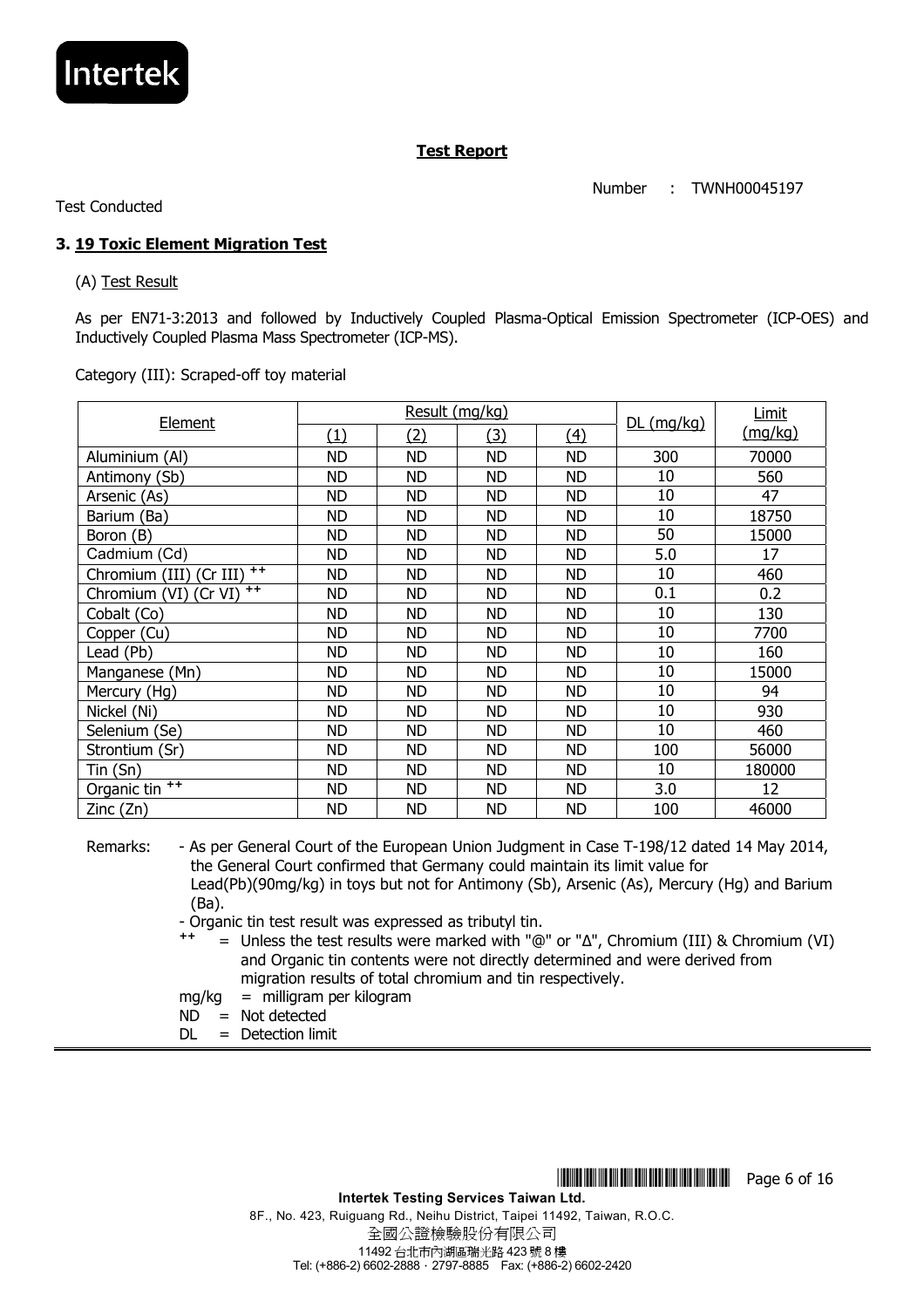

Number : TWNH00045197

Test Conducted

#### **3. 19 Toxic Element Migration Test**

(B) Categories of various toy materials

Category I: Dry, brittle, powder like or pliable

Solid toy material from which powder-like material is released during playing and semi-solid materials that may also leave residues on the hands during play. The material can be ingested. Contamination of the hands with the material may contribute to the oral exposure of the material. (e.g. the cores of colouring pencils, chalk, crayons, modelling clays and plaster).

Category II: Liquid or sticky

Fluid or viscous toy material, which can be ingested or to which dermal exposure may occur during playing. (e.g. liquid paints, finger paints, liquid ink in pens, glue sticks, slimes, bubble solution).

Category III : Scraped-off

Solid toy material with or without a coating, which can be ingested as a result of biting, tooth scraping, sucking or licking. (e.g. coatings, lacquers, plastics, paper, textiles, glass, ceramic, metallic, wooden, bone, leather and other materials).

\*TMJ0045197\* Page 7 of 16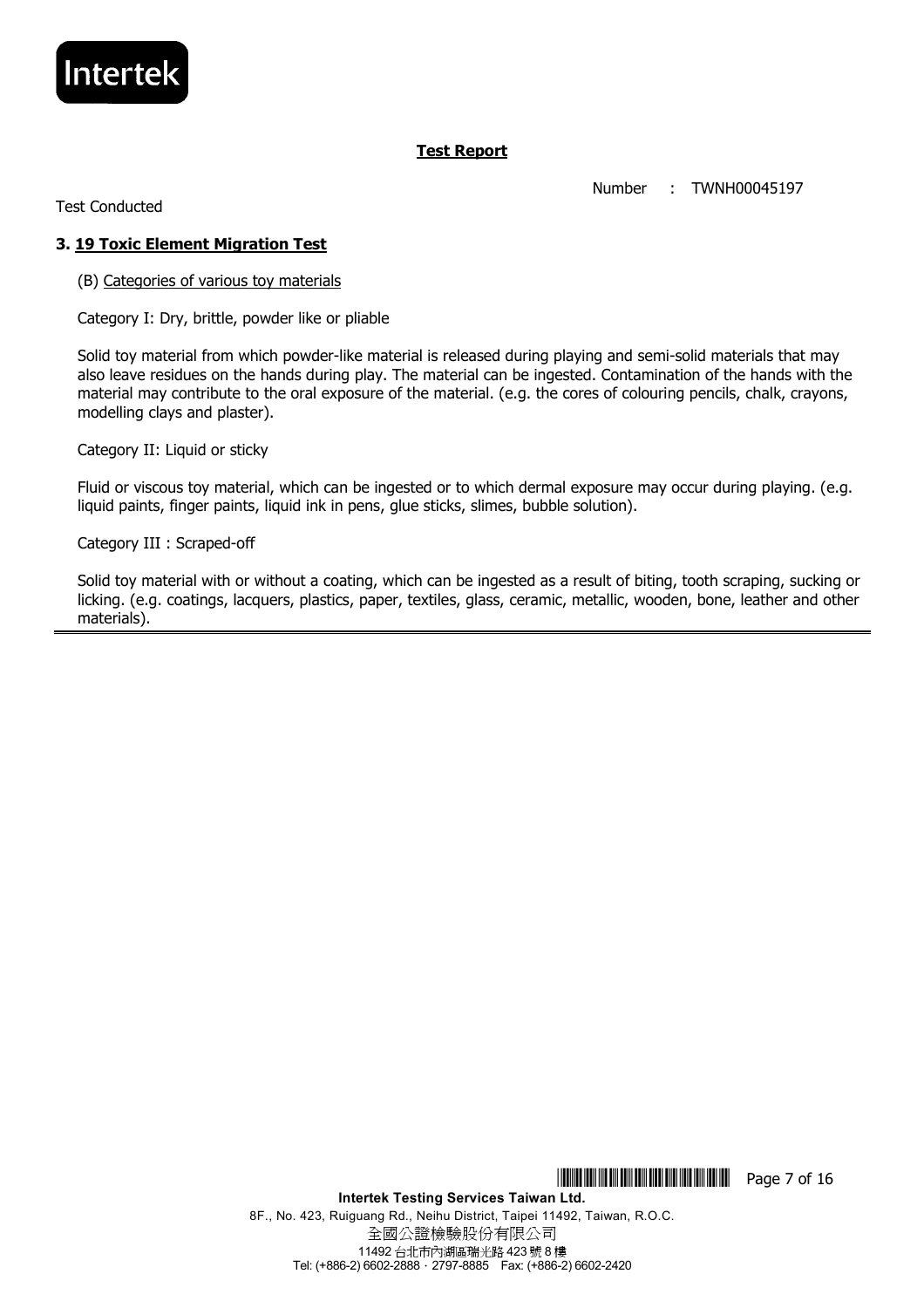

Number : TWNH00045197

Test Conducted

## **4. Total Cadmium (Cd) Content**

 Acid digestion method was used and total cadmium content was determined by Inductively Coupled Plasma-Optical Emission Spectrometer (ICP-OES).

| Result (ppm) | Limit (ppm) |
|--------------|-------------|
| <b>ND</b>    | 100         |
| <b>ND</b>    | 100         |
| <b>ND</b>    | 100         |
| <b>ND</b>    | 100         |
|              |             |

Limit

Not detected For Cadmium Plating & Paint Contain Less than 10% Zinc 100 ppm For All Plastic Materials, Brazing Fillers & Metal Parts of Jewelry 1000 ppm For Recovered PVC, Coatings & Paint Contain Greater than 10% Zinc Remarks: The above limit was quoted according to Annex XVII Items 23 of the REACH regulation (EC) No. 1907/2006 (formerly known as directive 91/338/EEC).  $ppm = ppm =$  Parts per million = mg/kg

ND = Not detected

Detection limit  $= 5$  ppm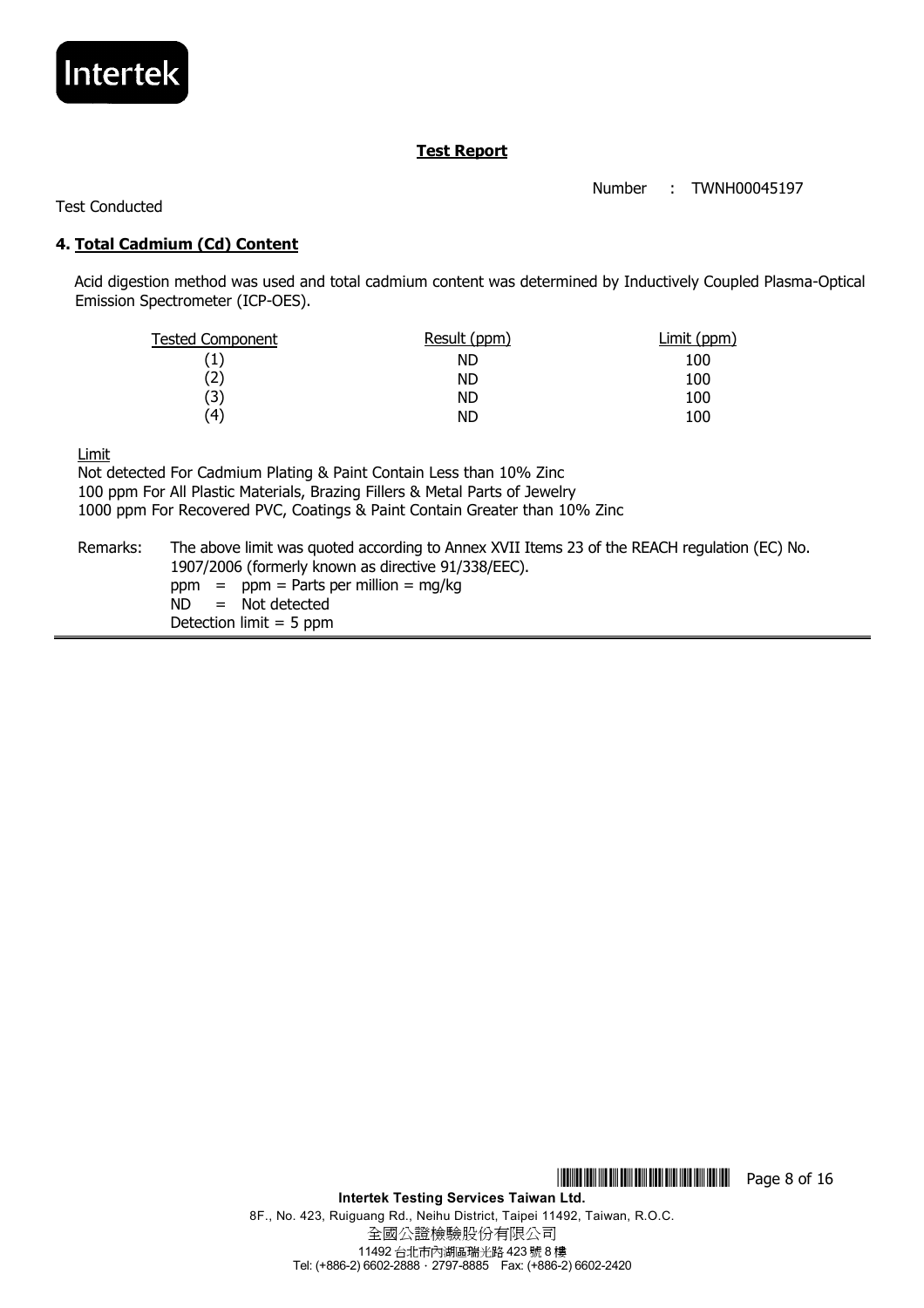

Number : TWNH00045197

#### Test Conducted

#### **5. Phthalates In Toys And Childcare Articles**

By solvent extraction and determined by Gas Chromatography-Mass Spectrometer (GC-MS).

I. Plasticised Material In Toys And Childcare Articles:

| Compound                       | Result (%) |           | Limit $(\% )$ |
|--------------------------------|------------|-----------|---------------|
|                                | (1/2)      | '3/4)     |               |
| Diethyl Hexyl Phthalate (DEHP) | ND         | <b>ND</b> |               |
| Dibutyl Phthalate (DBP)        | ND         | ND.       |               |
| Benzyl Butyl Phthalate (BBP)   | ND         | <b>ND</b> | $- -$         |
| Sum Of DEHP, DBP & BBP         | ND         | ND        | 0.1           |

II. Plasticised Material In Toys And Childcare Articles Which Can Be Placed In The Mouth By Children:

| Compound                        | Result (%) | Limit $(\% )$ |         |
|---------------------------------|------------|---------------|---------|
|                                 | (1/2)      | (3/4)         |         |
| Di-(Iso-Nonyl) Phthalate (DINP) | ND.        | <b>ND</b>     | $- -$   |
| Di-(Iso-Decyl) Phthalate (DIDP) | ND.        | ND.           | --      |
| Di-(N-Octyl) Phthalate (DNOP)   | ND         | ND            | --      |
| Sum Of DINP, DIDP & DNOP        | ND         | ND            | $0.1\,$ |

Remarks: The above limit was quoted according to Annex XVII Items 51 & 52 of the REACH regulation (EC) No. 1907/2006 (formerly known as directive 2005/84/EC) for phthalate content in toys and children articles. % = Percentage based on weight of tested sample ND = Not detected

Detection limit = 0.005% (for each compound)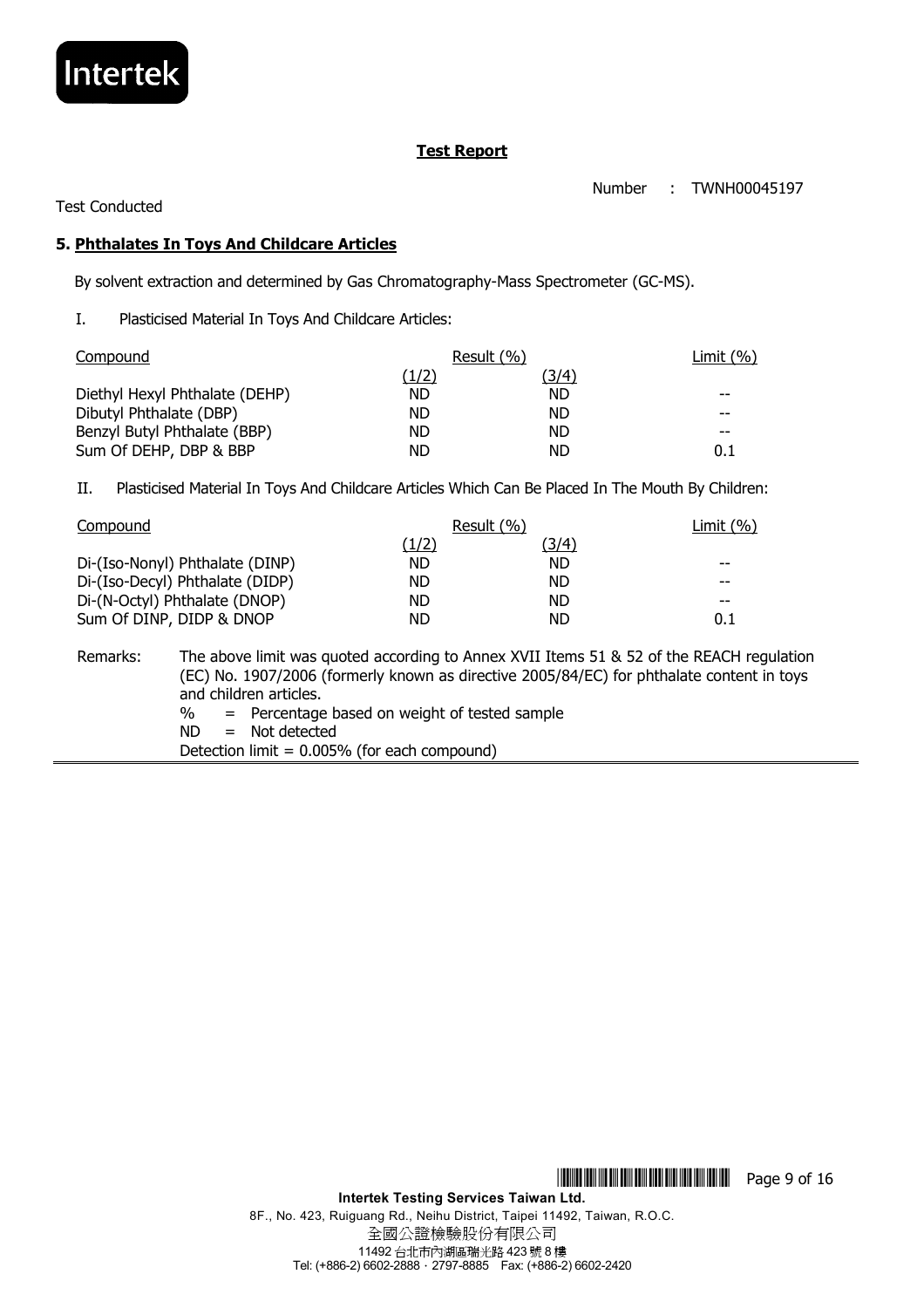

Number : TWNH00045197

Test Conducted

#### **6. Organotin Content**

By solvent extraction, followed by Gas Chromatography-Mass Spectrometer (GC-MS) analysis.

| Result (%) of tin |           | Limit (%) of tin |  |
|-------------------|-----------|------------------|--|
| <u>(1/2)</u>      | (3/4)     |                  |  |
| ND                | <b>ND</b> | $0.1\,$          |  |
| ND                | ND        | 0.1              |  |
| ND                | ND        | $0.1\,$          |  |
|                   |           |                  |  |

Remarks : The above limit was quoted according to Annex XVII Item 20 of the REACH regulation (EC) No. 1907/2006 & amendment (EU) No. 276/2010.

> $^{\circ}$  = The reported value was calculated by summation of the values of Tri-butyltin (TBT), Triphenyltin (TPhT), Tri-methyltin (TMT), Tri-octyltin (TOT), Tri-cyclohexyltin (TCyHT). % = Percentage based on weight of tested sample  $ND = Not detected$ Detection Limit  $= 0.001\%$  of Tin

\*TMJ0045197\* Page 10 of 16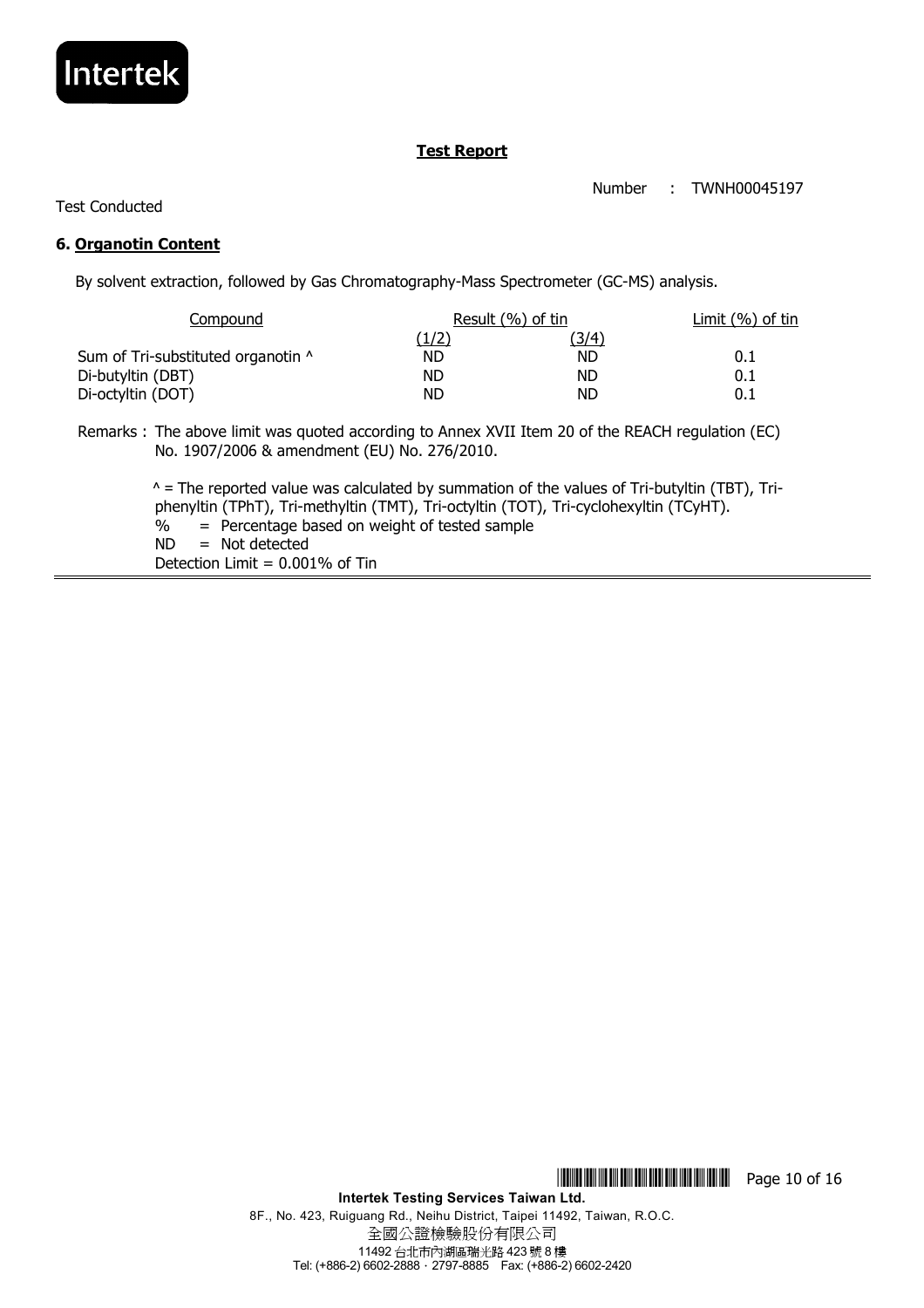

Number : TWNH00045197

Test Conducted

## **7. Polycyclic aromatic hydrocarbons (PAHs) for GS certification**

As per the document ZEK 01.4-08 issued by the central experience exchange office (ZEK), by solvent extraction and determined by GC-MS.

| Parameter  | Product                                                                                                                          | Benzo[a]Pyrene                    | Sum 18 PAHs                       |
|------------|----------------------------------------------------------------------------------------------------------------------------------|-----------------------------------|-----------------------------------|
| Category 1 | Materials intended to be put in the<br>mouth or materials of toys for children<br>aged < 36 months with intended skin<br>contact | Not Detected<br>$(<0.2 mg/kg)$ #2 | Not Detected<br>$(<0.2 mg/kg)$ #2 |
| Category 2 | Materials not covered by category 1,<br>with foreseeable skin contact for longer<br>than 30 seconds (long-term skin<br>contact)  | 1 mg/kg                           | $10 \; mg/kg$                     |
| Category 3 | Materials not covered by category 1 or<br>2 with foreseeable skin contact up to<br>30 seconds (short term skin contact)          | $20 \text{ mg/kg}$                | $200$ mg/kg                       |

(Ⅰ) Limits For PAH In Products

Remark : #2= If the limits of category 1 are surpassed but the limits of category 2 still met, the confirmation of suitability of contact with foodstuff or the oral mucosa can be verified by an additional migration test of the PAH components according to DIN EN 1186 and § 64 LFBG 80.30-1. The results of the migration test shall be evaluated according to law criteria for foodstuff.

\*TMJ0045197\* Page 11 of 16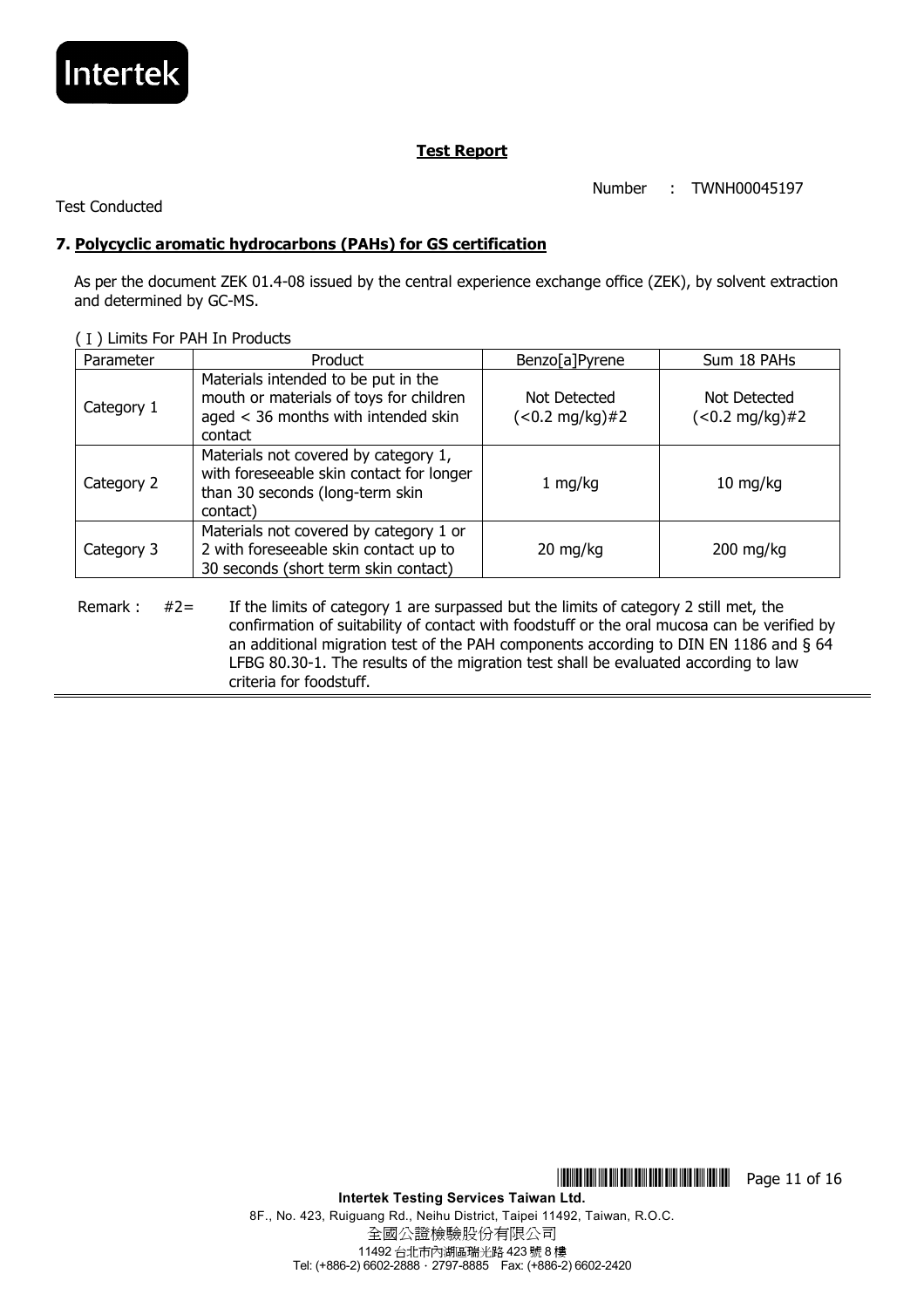

Number : TWNH00045197

Test Conducted

#### **7. Polycyclic aromatic hydrocarbons (PAHs) for GS certification**

(Ⅱ) Test Result

| <b>Testing Item</b>                            | Result (ppm) |           |  |
|------------------------------------------------|--------------|-----------|--|
|                                                | (1/2)        | (3/4)     |  |
| <b>Polycyclic Aromatic Hydrocarbons (PAHs)</b> |              |           |  |
| Naphthalene                                    | <b>ND</b>    | <b>ND</b> |  |
| Acenaphthylene                                 | <b>ND</b>    | <b>ND</b> |  |
| Acenaphthene                                   | <b>ND</b>    | <b>ND</b> |  |
| Fluorene                                       | <b>ND</b>    | <b>ND</b> |  |
| Phenanthrene                                   | <b>ND</b>    | <b>ND</b> |  |
| Anthracene                                     | <b>ND</b>    | <b>ND</b> |  |
| Fluoranthene                                   | <b>ND</b>    | <b>ND</b> |  |
| Pyrene                                         | <b>ND</b>    | <b>ND</b> |  |
| Chrysene                                       | <b>ND</b>    | <b>ND</b> |  |
| Benzo[a]Anthracene                             | <b>ND</b>    | <b>ND</b> |  |
| Benzo[b]Fluoranthene                           | <b>ND</b>    | <b>ND</b> |  |
| Benzo[k]Fluoranthene                           | <b>ND</b>    | <b>ND</b> |  |
| Benzo[j]Fluoranthene                           | <b>ND</b>    | <b>ND</b> |  |
| Benzo[a]Pyrene                                 | <b>ND</b>    | <b>ND</b> |  |
| Benzo[e]Pyrene                                 | <b>ND</b>    | <b>ND</b> |  |
| Indeno[1,2,3-cd]Pyrene                         | <b>ND</b>    | <b>ND</b> |  |
| Dibenzo[a,h]Anthrancene                        | <b>ND</b>    | <b>ND</b> |  |
| Benzo[g,h,i]Perylene                           | <b>ND</b>    | <b>ND</b> |  |
| <b>Sum Of PAHs</b>                             | <b>ND</b>    | <b>ND</b> |  |
| <b>Classification Of Samples:</b><br>Category  | 2            | 2         |  |
| <b>Conclusion</b>                              | P            | P         |  |

Remarks : ppm = Parts per million = mg/kg  $ND = Not detected$ Detection limit  $= 0.2$  ppm  $P = Pass$ 

> **Intertek Testing Services Taiwan Ltd.**  8F., No. 423, Ruiguang Rd., Neihu District, Taipei 11492, Taiwan, R.O.C. 全國公證檢驗股份有限公司 11492 台北市內湖區瑞光路 423 號 8 樓 Tel: (+886-2) 6602-2888.2797-8885 Fax: (+886-2) 6602-2420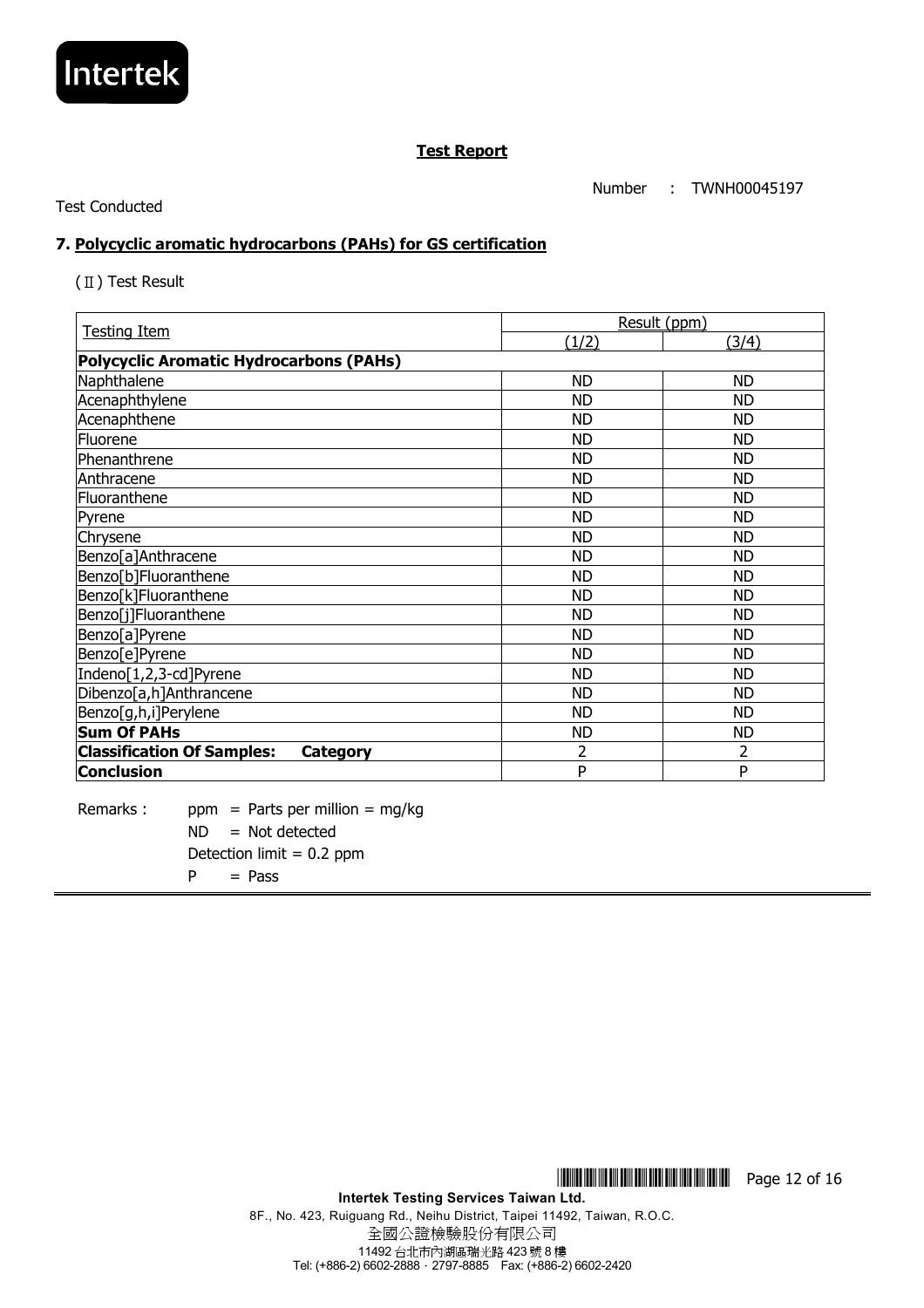

Number : TWNH00045197

## Test Conducted

## **8. Polycyclic Aromatic Hydrocarbons (PAHs) Content**

By solvent extraction and determined by Gas Chromatography-Mass Spectrometer (GC-MS).

| Compound                          | Result (ppm) | Limit (ppm) |
|-----------------------------------|--------------|-------------|
| (1/2)                             | <u>(3/4)</u> |             |
| Benzo[a]Pyrene<br><b>ND</b>       | <b>ND</b>    | 0.5         |
| Benzo[e]Pyrene<br>ND              | ND           | 0.5         |
| Benzo[a]Anthracene<br><b>ND</b>   | <b>ND</b>    | 0.5         |
| <b>ND</b><br>Chrysene             | <b>ND</b>    | 0.5         |
| Benzo[b]Fluoranthene<br><b>ND</b> | <b>ND</b>    | 0.5         |
| Benzo[j]Fluoranthene<br><b>ND</b> | <b>ND</b>    | 0.5         |
| Benzo[k]Fluoranthene<br>ND        | <b>ND</b>    | 0.5         |
| Dibenzo[a,h]Anthrancene<br>ND     | <b>ND</b>    | 0.5         |

Remarks : The above limit was quoted according to annex XVII items 50 of the REACH regulation (EC) No. 1907/2006. ppm  $=$  Parts per million  $=$  mg/kg ND = Not detected

Detection Limit = 0.2 ppm

#### **9. Formamide Content**

By acetone extraction and Gas Chromatography-Mass Spectrometer (GC-MS) Analysis.

| <b>Tested Sample</b> | Result (ppm) | Limit (ppm) |
|----------------------|--------------|-------------|
| $\left( 1\right)$    | 86           | 200         |
| (2)                  | 72           | 200         |
| (3)                  | 84           | 200         |
| (4)                  | 149          | 200         |

Remarks : ppm = Parts Per Million = mg/kg ND = Not Detected Detection limit = 2 ppm The above requirement was quoted according to the France's Official Journal of the French Republic (OJFR) on Aug 01, 2012.

Tested components:

- (1) Pink EVA foam
- (2) Blue EVA foam
- (3) Yellow EVA foam
- (4) Green EVA foam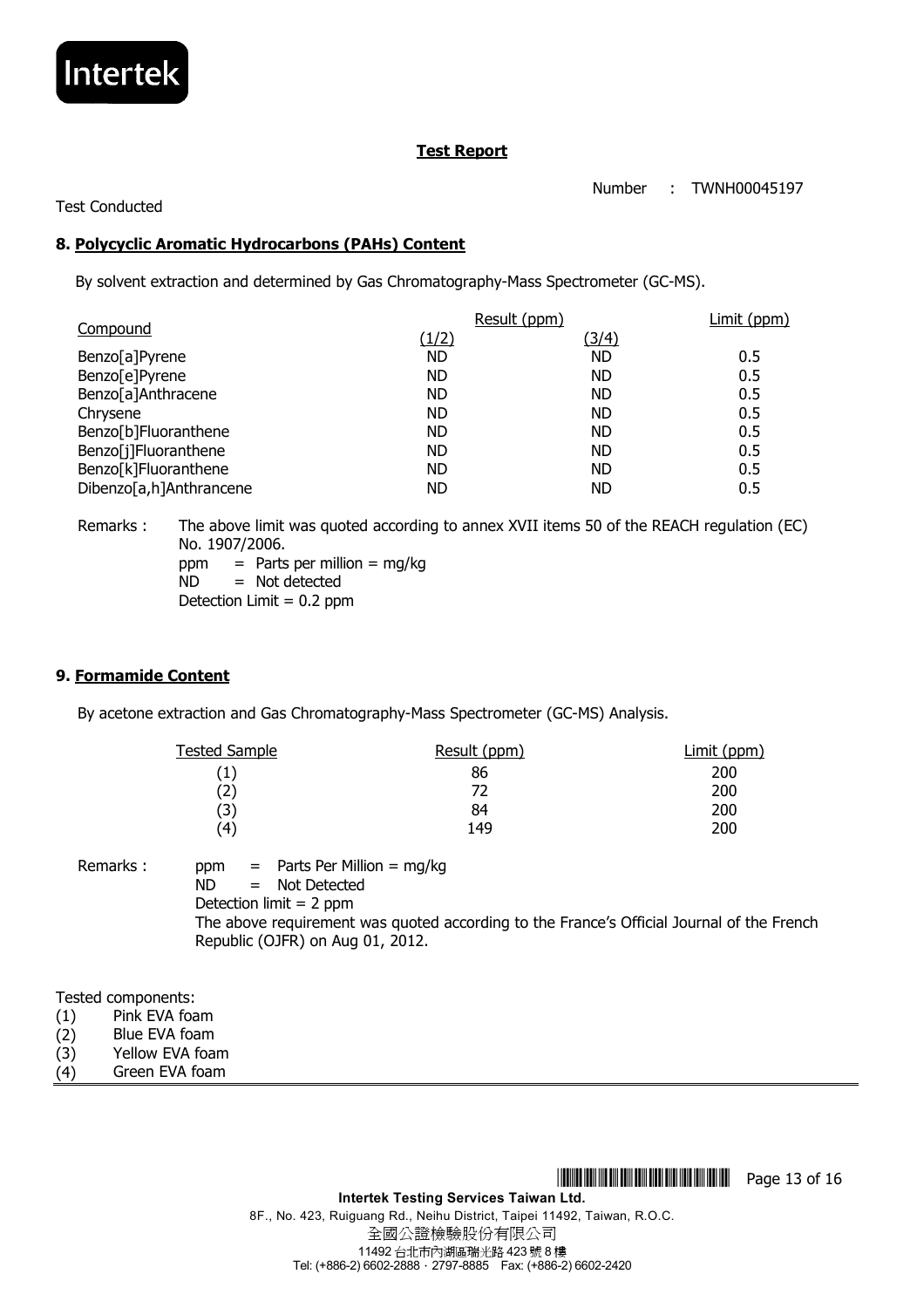

Number : TWNH00045197







End of Report

This report is made solely on the basis of your instructions and/or information and materials supplied by you. It is not intended to be a recommendation for any particular course of action. Intertek<br>does not accept a duty those terms and conditions. We have aimed to conduct the Review on a diligent and careful basis and we do not accept any liability to you for any loss arising out of or in connection with this<br>report, in contract, tort, by

> \*TMJ0045197\* Page 14 of 16 **Intertek Testing Services Taiwan Ltd.**  8F., No. 423, Ruiguang Rd., Neihu District, Taipei 11492, Taiwan, R.O.C. 全國公證檢驗股份有限公司 11492 台北市內湖區瑞光路 423 號 8 樓 Tel: (+886-2) 6602-2888.2797-8885 Fax: (+886-2) 6602-2420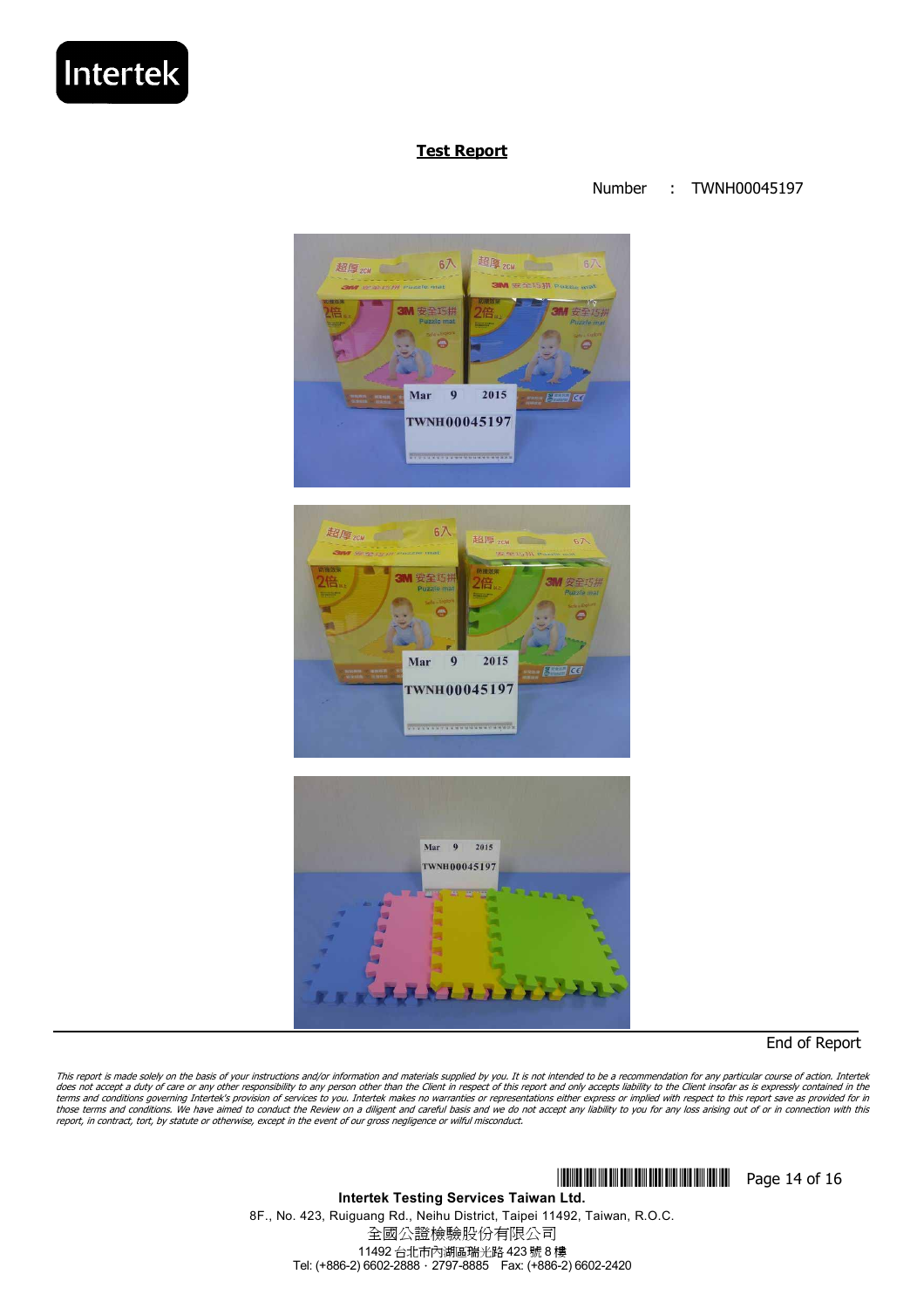Number: TWNH00045197

#### TERMS AND CONDITIONS OF BUSINESS

**Intertek** 

 $\overline{2}$ 

 $\overline{A}$ 

5

- Intertek Testing Services Taiwan Ltd. (hereinafter "the Company") agrees to provide its services in accordance with and subject to the terms and conditions herein<br>contained (hereinafter "the Conditions"). The Conditions ma  $\mathbf{1}$
- The Company acts for the person or body from whom the request to provide its services has originated (hereinafter "the Principal"). No other party is entitled to give instructions to the Company unless agreed by the Company.
- All rights (including but not limited to copyright) in any test reports, surveys, certificates of inspection or other material produced by the Company in the course of providing its services shall remain vested in the Comp 3 servants and agents shall keep confidential and shall not publish or otherwise use any information that may be acquired relating to the Company's activities
	- $-4.1$ The Company undertakes to exercise due care and skill in the performance of its services and accepts responsibility only where such skill and care is not exercised.
		- The liability of the Company in respect of any claims for loss, damage or expense of whatsoever nature and howsoever arising in respect of any breach of contract and/or any failure to exercise due skill and care by the Com  $4.2$ amount of the fee or commission payable in respect of the specific service required under the particular contract with the Company which gives rise to such claims provided however that the Company shall have no liability in respect of any claims for indirect or consequential loss including loss of profit and/or loss<br>of future business and/or loss of production and/or cancella
		- The Company shall not in any event be liable for any loss or damage caused by delay in performance or non-performance of any of its services where the 43 same is occasioned by any cause whatsoever that is beyond the Company's control including but not limited to war, civil disturbance, requisitioning, governmental or parliamentary restriction, prohibitions or enactment of a employees or those of any other person), difficulties in obtaining workmen or materials, breakdown of machinery, fire or accident. Should any such event<br>occur the Company may cancel or suspend any contract for the provisio
		- The Company will not be liable to the Principal for any loss or damage whatsoever sustained by the Principal as a result of any failure by the Company to  $4.4$ comply with any time estimate given by the Company relating to the provision of its services. [See clause 9.1] [See clause 9.2]
		- The Principal acknowledges that samples may be damaged or destroyed in the course of testing carried out by the Company or any of the Company's agent<br>The Principal acknowledges that samples may be damaged or destroyed in t  $45$ destruction of the samples subject to testing.<br>In the event that the Principal requests for the return of the samples, the Company shall not be responsible for any re-packaging of the samples prior to such In the event tha
	- $4.6$ return and the Company shall in no circumstances be liable for any loss or damage caused to any of the samples during or as a result of their shipment to the
	- Principal for the purpose of this Clause 4.6.<br>Subject to the Principal's instructions as accepted by the Company, the test reports, surveys, certificates of inspection or other material produced by the  $5.1$ Company shall contain statements of opinion made with due care within the limitation of the instructions received by the Company. The Company is under no obligation to refer to or report upon any facts or circumstances which are outside the specific instructions received.
		- For pre-shipment inspection or survey of goods, the Company's inspector shall perform the inspection or survey when goods are 100% completed, packed<br>and marked (unless otherwise agreed between the Company's inspector shall 52
		- If the Company's inspector finds that the location is not suitable for canying out a proper inspection or survey of goods or where necessary equipment for 5.3 inspection or survey is not available the inspector may, if practical in the circumstances, draw samples of goods from the location and carry out the inspection<br>or survey at the premises of the Company. The Principal shall
		- 54 express any opinion upon the bulk from which the samples were drawn. If an opinion on the bulk is requested special arrangements in writing must be made in advance with the Company for the inspection and sampling of the bulk. In no circumstances shall the Company's responsibility extend beyond inspection, testing and reporting upon the samples actually drawn from the bulk and inspected, tested and surveyed by the Company and any inference to be drawn from the samples actually drawn from the bulk and inspected, tested and su
- The Company shall be entitled at its discretion to delegate the performance of the whole or any part of the services contracted for with the Principal to any agent or 6 subcontractor.
- 7 Every officer, employee, agent or subcontractor of the Company shall have the benefit of the limitations of liability and the indemnities contained in the General Conditions. So far as relates to such limitations and indemnities, any contract entered into by the Company is entered into not only on its own behalf but also as
- agent and trustee for every such person as aforesaid.<br>If the requirements of the Principal necessitate the analysis of samples by the Principal or by any third party the Company will pass on the results of the analysis but without responsibility for its accuracy. Where the Company is only able to witness an analysis by the Principal or by any third party the Company will provide confirmation, if such be the case, that a correct sample has been analysed but will not otherwise be responsible for the accuracy of such analysis. The Princinal will: g
	- ensure that instructions to the Company are given in due time and are accompanied by sufficient information to enable the required services to be performed  $9.1$ effectively;
	- 9.2 accept that documents reflecting arrangements or agreements made between the Principal and any third party, or third party documents such as copies of contracts of sale, letters of credit, bills of lading, etc. are -if received by the Company considered to be for information only, without extending or restricting the services to be provided or obligations accepted by the
	- procure all necessary access for the Company's representatives to enable the required services to be performed effectively. 9.3
	- supply, if required, any special equipment and personnel necessary for the performance of the required services 9.5
	- ensure that all necessary measures are taken for safety and security of working conditions, sites and installations during the performance of the required services:

#### **WIMHINDINI AND IN THE THEFT Page 15 of 16**

#### **Intertek Testing Services Taiwan Ltd.**

8F., No. 423, Ruiguang Rd., Neihu District, Taipei 11492, Taiwan, R.O.C. 全國公證檢驗股份有限公司 11492 台北市內湖區瑞光路 423 號 8 樓 Tel: (+886-2) 6602-2888.2797-8885 Fax: (+886-2) 6602-2420